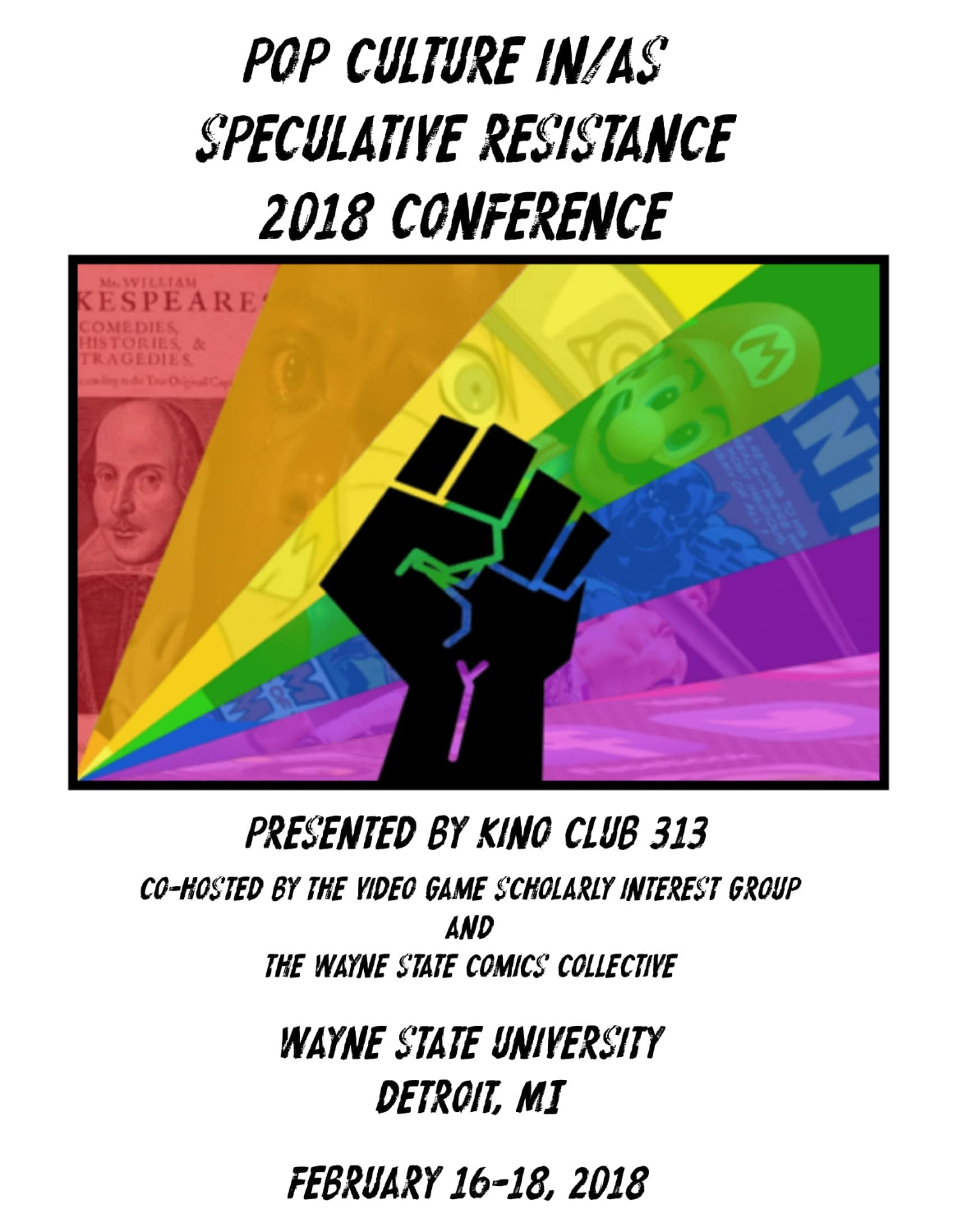#### *GENERAL INFORMATION*

#### **Location**

All conference events will be held in the Wayne State University Student Center, located at 5221 Gullen Mall, Detroit Michigan, 48202 unless otherwise specified in the conference program. For more information about Student Center hours, services, and amenities (including ATMs, food court, lost & found, etc.) please visit [studentcenter.wayne.edu.](http://www.studentcenter.wayne.edu/)

#### **Registration Table**

The Registration Table will be located in the hallway outside Hilberry AB (Student Center, 2<sup>nd</sup>) Floor). Registration Table hours will be:

Friday, Feb. 16: 1-5 PM

Saturday, Feb. 17: 10 AM – 4 PM

Sunday, Feb 18: 11 AM – 2 PM

The registration table will provide participants with their welcome packet, will manage the signin sheet for attendees, and will be available to answer any questions. Please make it your first stop; we're looking forward to seeing you!

#### **Donations**

This event is free and open to the public. There is no registration fee required to attend or participate in this conference or any related events. If you would like to make a donation to support future Kino Club 313 events, you can do so in the following ways:

1) Donations can be made at [www.gofundme.com/KinoClub313](http://www.gofundme.com/KinoClub313)

2) You can purchase our custom multifandom tote bag at [www.etsy.com/shop/KinoClub313](http://www.etsy.com/shop/KinoClub313) - all proceeds will go to support future Kino Club 313 programming (availability is limited).

#### **Parking**

Visitor parking is available both on and off campus for this event, and should not exceed \$12 per day. We suggest parking in Parking Structure 6 at the corner of Putnam and Cass on Friday and Saturday. As this lot is closed on Sundays, we suggest either street parking (Cass Avenue, Putnam Avenue, and Anthony Wayne Drive all have on-street parking), or Parking Structure 1 (by the Law School), which is open 24/7 including Sundays. Please consult the interactive parking map for more details:

<http://maps.wayne.edu/#parking>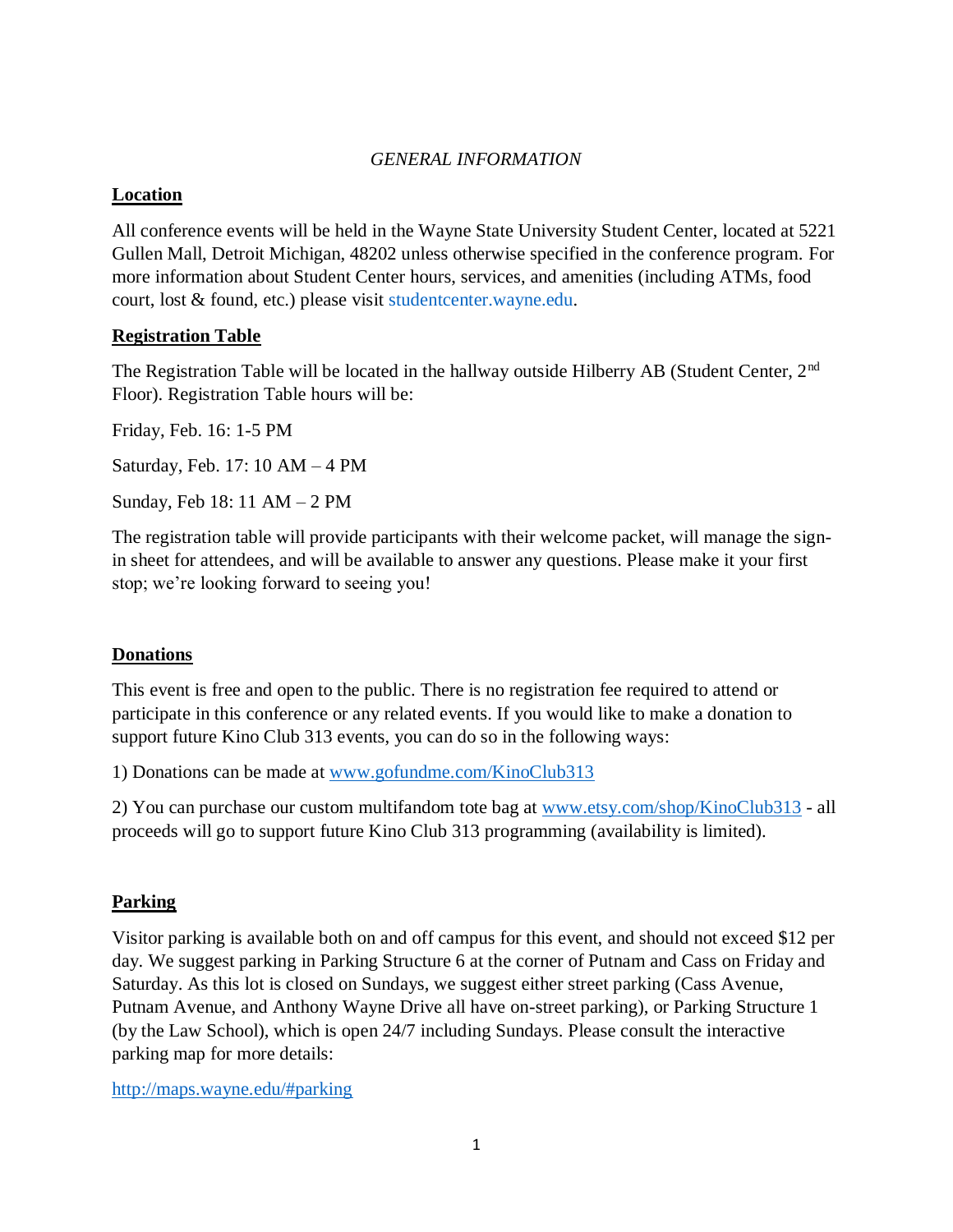#### **Technology**

Each room being used for this conference will be equipped with VGA and HDMI inputs as well as screens for presenters with audiovisual materials. WiFi internet will also be available throughout the student center (please choose the WSU Public network, which does not require a password for access).

#### **Live Tweeting**

We encourage you to live-tweet during the conference using #PopCultureResistance2018. This can be a great tool for interacting and continuing the conversation. Live-Tweeting Etiquette: As this event is free and open to the public, please feel free to take pictures of the event and tweet them with our event hashtag—#PopCultureResistance2018.

#### **ALL PAPER SYNOPSES AND PARTICIPANT BIOS ARE AVAILABLE ONLINE AT [WWW.KINOCLUB313.COM/2018-CONFERENCE.](http://www.kinoclub313.com/2018-CONFERENCE)**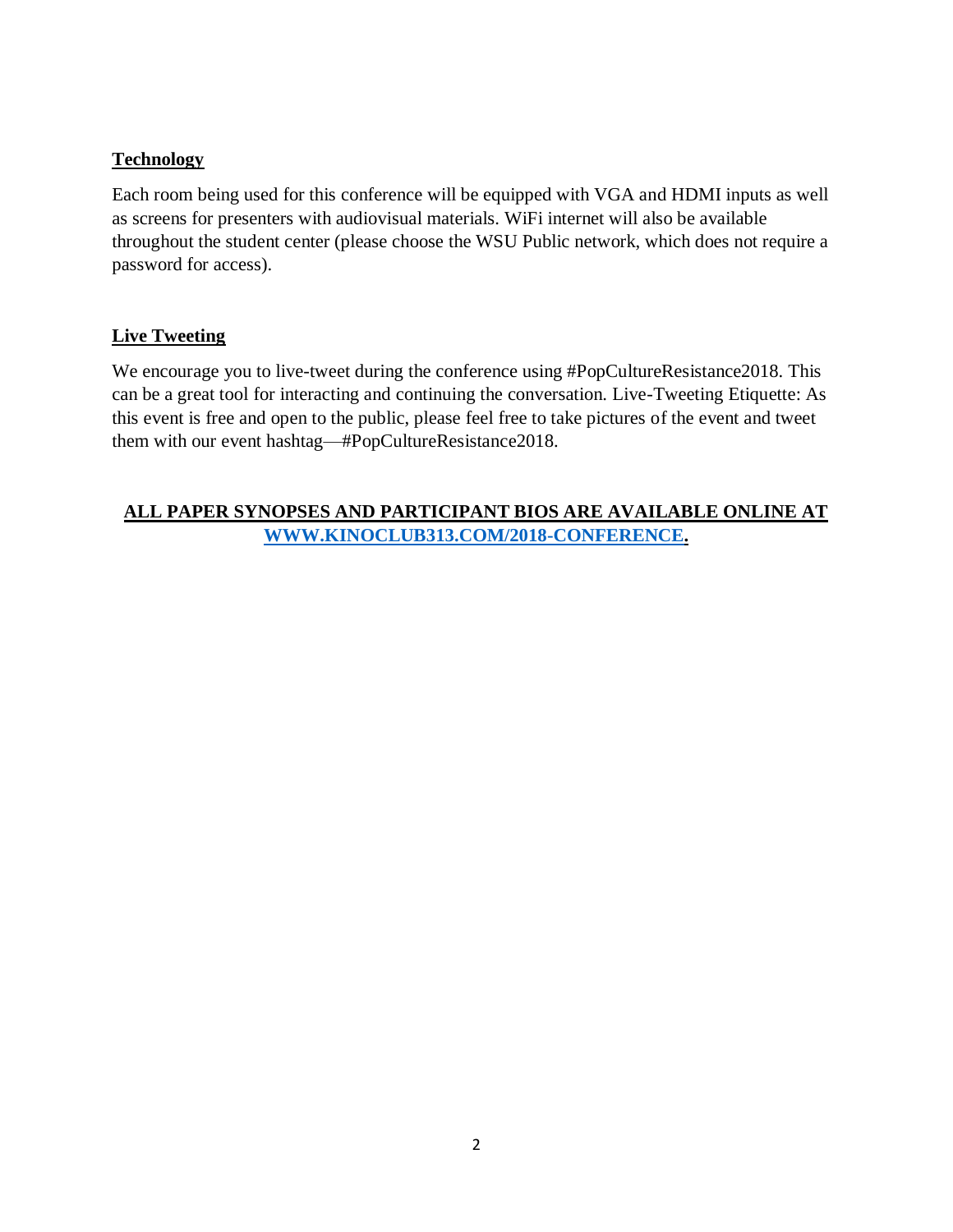## **Friday, February 16th**

#### **1:00 pm – 5:00 pm**

Registration Table Open: Next to Hilberry AB (Student Center, 2nd Floor)

#### **2:00 pm - 3:15 pm**

Workshop: Navigating Fandom **Hilberry A** Hilberry A

**Shelby Cadwell** (Wayne State University), Moderator

**Chera Kee** (Wayne State University), Facilitator

Synopsis: Are you interested in dipping your toe into a new fandom, but you're not sure where or how to start? Do you want to start studying fans and fandoms, but you aren't sure how to go about it? Whether you are a new fan looking for other like-minded people or a researcher interested in studying fandom, navigating online fan spaces for the first time can be tricky. In this workshop, we will explore likely spaces to find and study fans and fandom, translate common fandom terms and tags, and discuss the ethics of studying fans and fandom online. During the workshop, facilitator Prof. Chera Kee will take participants through some of the most popular sites for fan communities, alongside spaces that will help you learn how to "speak" fandom. We will also learn about popular sites for collecting fandom statistics and doing research, as well as spaces where fandom is made explicitly political.

Panel: Stranger Things in Early Modern England: Popular Culture and Resistance Hilberry B **Jaime Goodrich** (Wayne State University), moderator

**Michael Shumway** (Wayne State University), Stranger Fiction: Rethinking Foreignness in Early Modern Pop Culture

**Sean Levenson** (Wayne State University), The Speculative Erotic Economy in *Love's Labour's Lost*

**Sean Renkert** (Wayne State University), "There is a cliff": Object, Terrain, and Vitalism in Shakespeare's *King Lear*

*\**This panel organized on behalf of the Wayne State Group for Early Modern Studies (GEMS)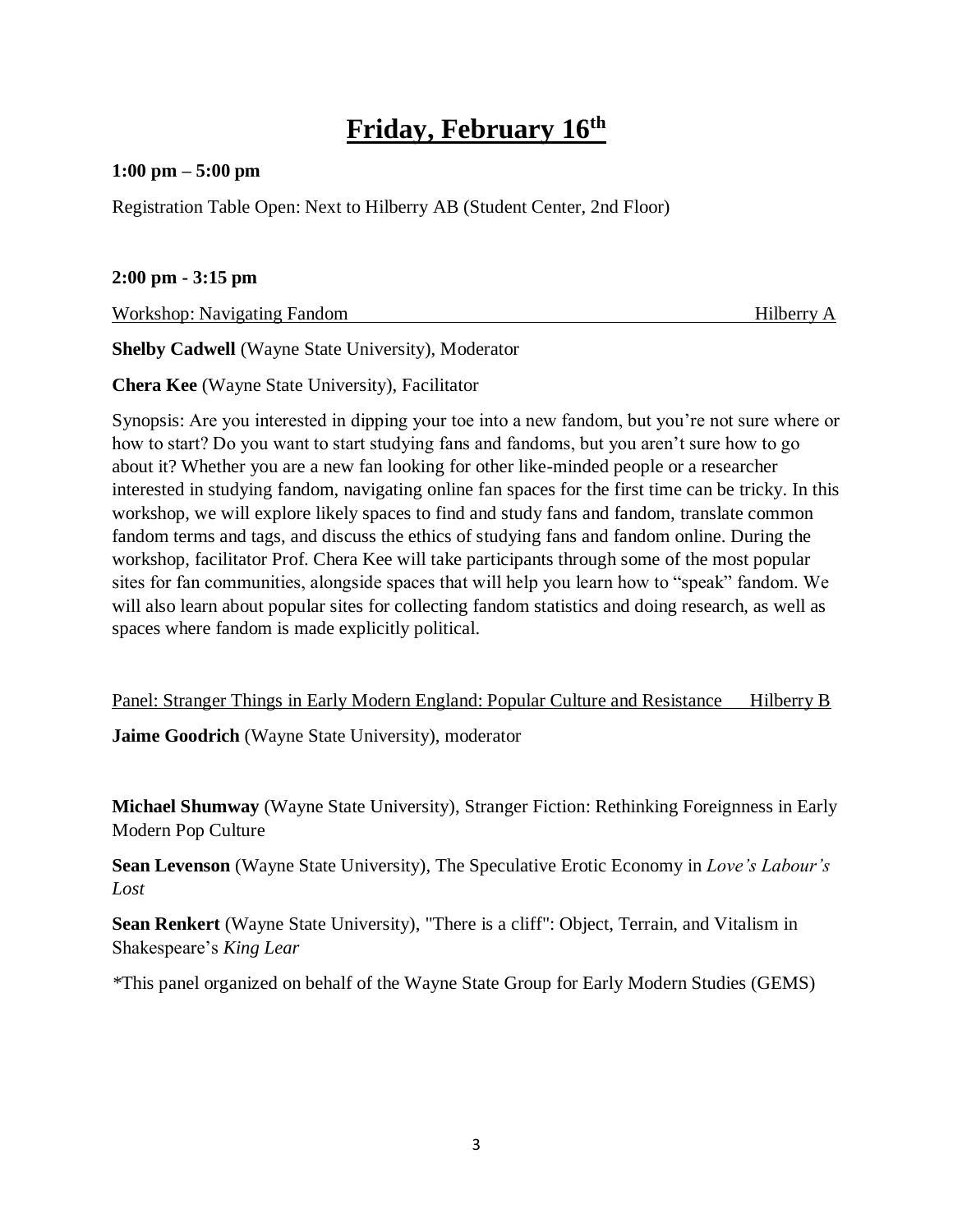#### **3:30 pm - 5:30 pm**

| Pizza Reception + Drop-In Gaming                                  | Hilberry AB |
|-------------------------------------------------------------------|-------------|
| Hosted by the Video Game Scholarly Interest Group                 |             |
| <b>Steven Proudfoot</b> (Wayne State University), VGSIG President |             |
| <b>Chera Kee</b> (Wayne State University), VGSIG Faculty Adviser  |             |
|                                                                   |             |

Stop in to enjoy some pizza and play retro video games!

#### **6:00 pm - 9:00 pm**

Film Screening and Roundtable Discussion Room 285

*Get Out* (Peele, 2017). This screening is FREE and OPEN TO THE PUBLIC.

Synopsis: This roundtable discussion will be centered around the question of how to teach *Get Out* in the college classroom. Wayne State professors from multiple disciplines will offer insights on how *Get Out* could be used to teach issues of identity, racial politics, policing, gender, and much more. The audience is encouraged to come prepared with their own questions and insights on *Get Out* as a pedagogical tool.

Discussants:

**Kevin Ball**, Ph.D candidate, Film & Media Studies

**Ronald E. Brown**, Associate Professor of Political Science

**Jonathan Flatley**, Associate Professor of English

**Lisa Ze Winters**, Associate Professor of African American Studies & English

Moderator:

**Shelby Cadwell** (Wayne State University)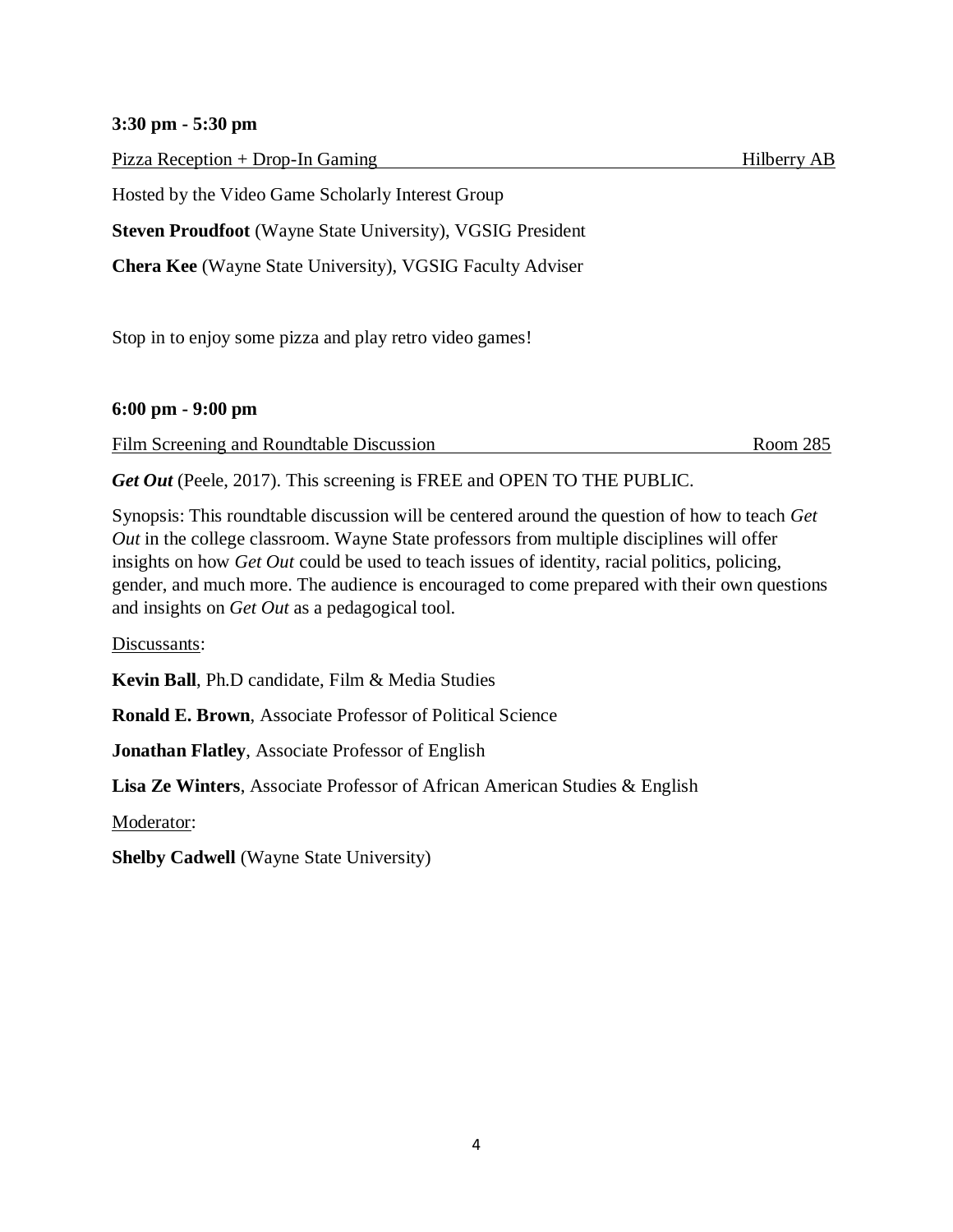## **Saturday, February 17th**

#### **10:00 am – 4:00 pm**

Registration Table Open: Next to Hilberry AB (Student Center,  $2<sup>nd</sup>$  Floor)

#### **10:30 am – 11:45 am**

Workshop: Queer Inclusivity meets Tabletop RPGs Hilberry A

**Vytautas Malesh** (Wayne State University), Moderator

**Lauren Corneliussen** (Oakland University), Facilitator

Synopsis: Historically, hetero- and cisnormative representations in tabletop gaming have often excluded LGBTQ+ people. Even under the best circumstances, unlearning normative practices can be a difficult process. Breaking down barriers and experimenting helps facilitate the creation and acceptance of more queer characters and relationships in fantasy and science fiction roleplaying games. This creative workshop aims to provide a welcoming and thoughtful atmosphere to promote inclusivity so that all communities can grow and collaborate together. In order to achieve these goals, the workshop will focus around several concepts: sexuality and gender theory, inclusive table etiquette, existing queer paradigms, and creation of new characters. There will be a brief introduction of sexuality and gender theory, as well as a review of the best practices to keep gaming tables an inclusive space for everyone. Chosen systems, characters, and storylines will be reviewed as a group and discussed in an open format. Expanding upon this new knowledge and group feedback, participants will brainstorm new queer ideas as a group, create new queer characters, and transforming previous characters and storylines. This workshop will primarily focus on fantasy and science fiction settings because of their potential for the development of new conceptual sexualities and genders, but the ideas expressed will be applicable to any cooperative storytelling system.

Objectives:

- Basic understanding of different sexualities
- Basic understanding of gender theory
- Best practices for keep an inclusive gaming group
- Brainstorm new queer characters ideas
- Feedback from peers on character design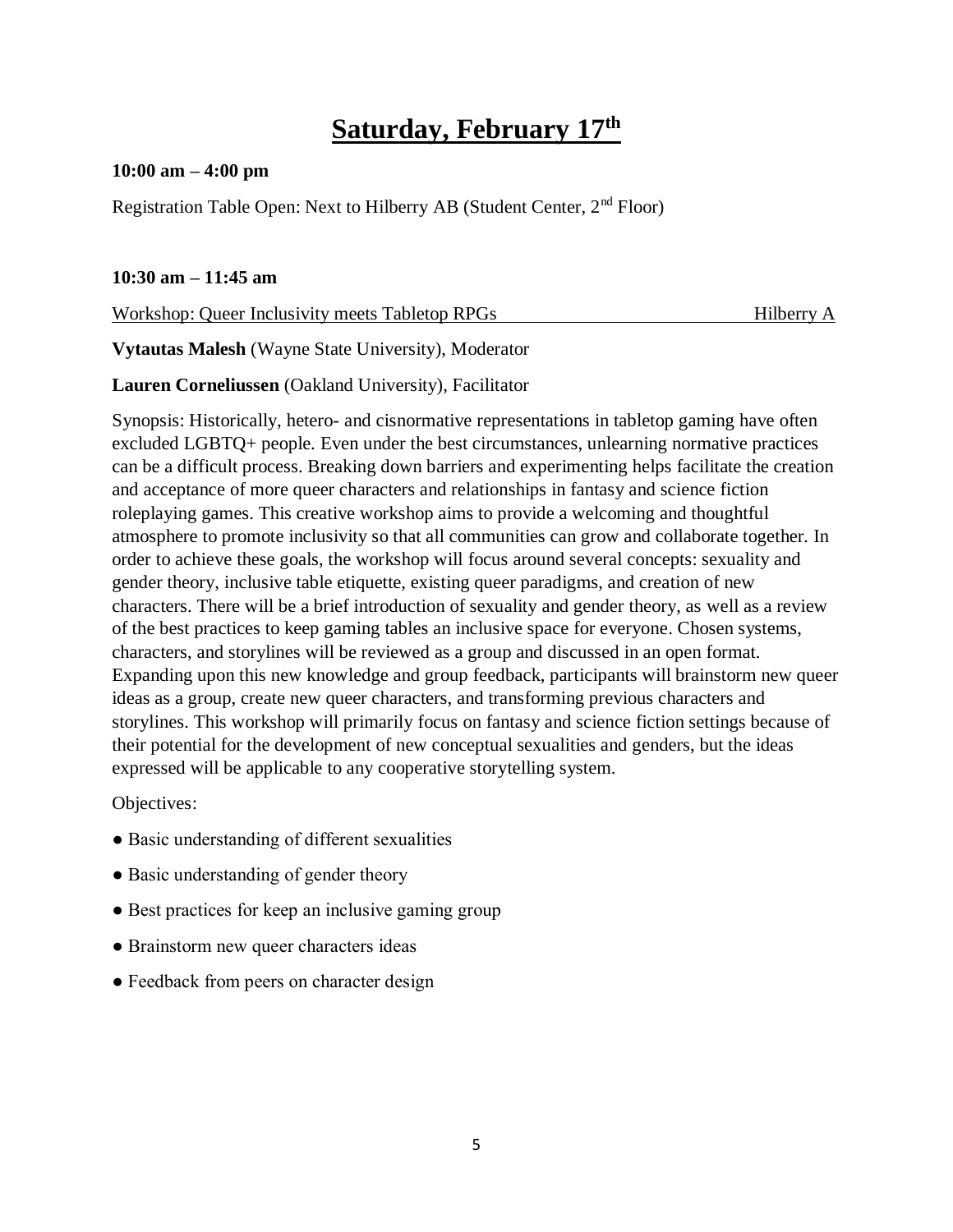#### Panel: "Who the hell do you think we are?": Expressing Resistance with K-Pop and Anime Hilberry B

**Steven Proudfoot** (Wayne State University), moderator

**Erick Raven** (University of Texas), K-Pop as a Voice for the Oppressed

**Nina Teal** (Wayne State University), Fantasy or Fetishism: Fan-Fiction Trends among International K-Pop Fans

**Sean Hill** (Lewis & Clark Community College), "Reject Common Sense to Make the Impossible Possible": *Gurren Lagann* as Resistance to Structural Oppression and a Rejection of Accepted Boundaries of Science

#### **11:45 am – 12:45 pm**

Lunch Break (not provided)

#### **12:45 pm – 2:00 pm**

Workshop: Feminist Making: Techne and Episteme examined through Hand-spinning

Hilberry A

**Stine Eckert** (Wayne State University), moderator

**Radhika Gajjala** (Bowling Green State University), facilitator

Synopsis: Exploring the relationship between Techne and Episteme through the hand spinning of wool, this workshop considers issues at the intersection of technology and the body, including such topics as gender, politics of aesthetics, domestic labor, global north and global south, and digitality, among others. From a practice-based and feminist perspective we will contemplate how the body merges with old and new technology in the production of material artifacts.

Participants will be asked to discuss and journal about their experiences in connection with the key conceptual frames that the workshop leader suggests. No familiarity with hand-spinning is necessary to participate, and those with prior experience are encouraged to come with spindle in hand.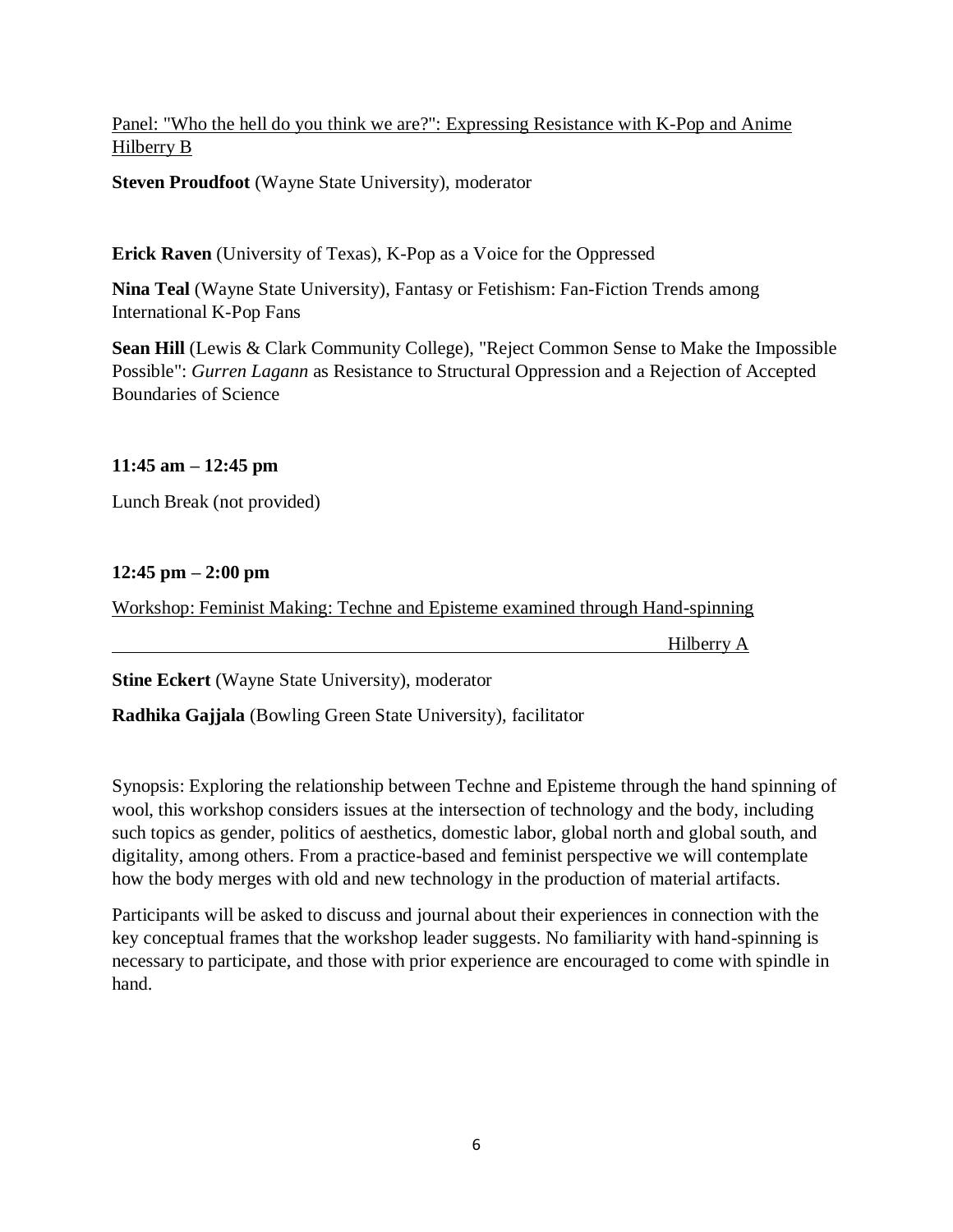**Steve Latawiec** (Oakland University), moderator

**Amy Latawiec** (Wayne State University), Wrestling is real – but not for the reason you (might) think

**Brian Jansen** (University of Calgary/Red Deer College), Piledrivers and Performativity: Resistance and the 'Real' in Professional Wrestling

**2:15 pm – 3:30 pm**

| Panel: Enacting Power: Fans, Fiction, and Piracy | Hilberry B |
|--------------------------------------------------|------------|
|                                                  |            |

**Diana Rosenberger** (Wayne State University), moderator

**Diana De Pasquale** (Bowling Green State University), The Politics of Piracy

**Mary Karcher** (Wayne State University), Power, Participatory Culture and Social Media: What Happens When Fans Fight Back

**Kelly Polasek** (Wayne State University), The Political Power of the Speculative in *American War* by Omar el Akkad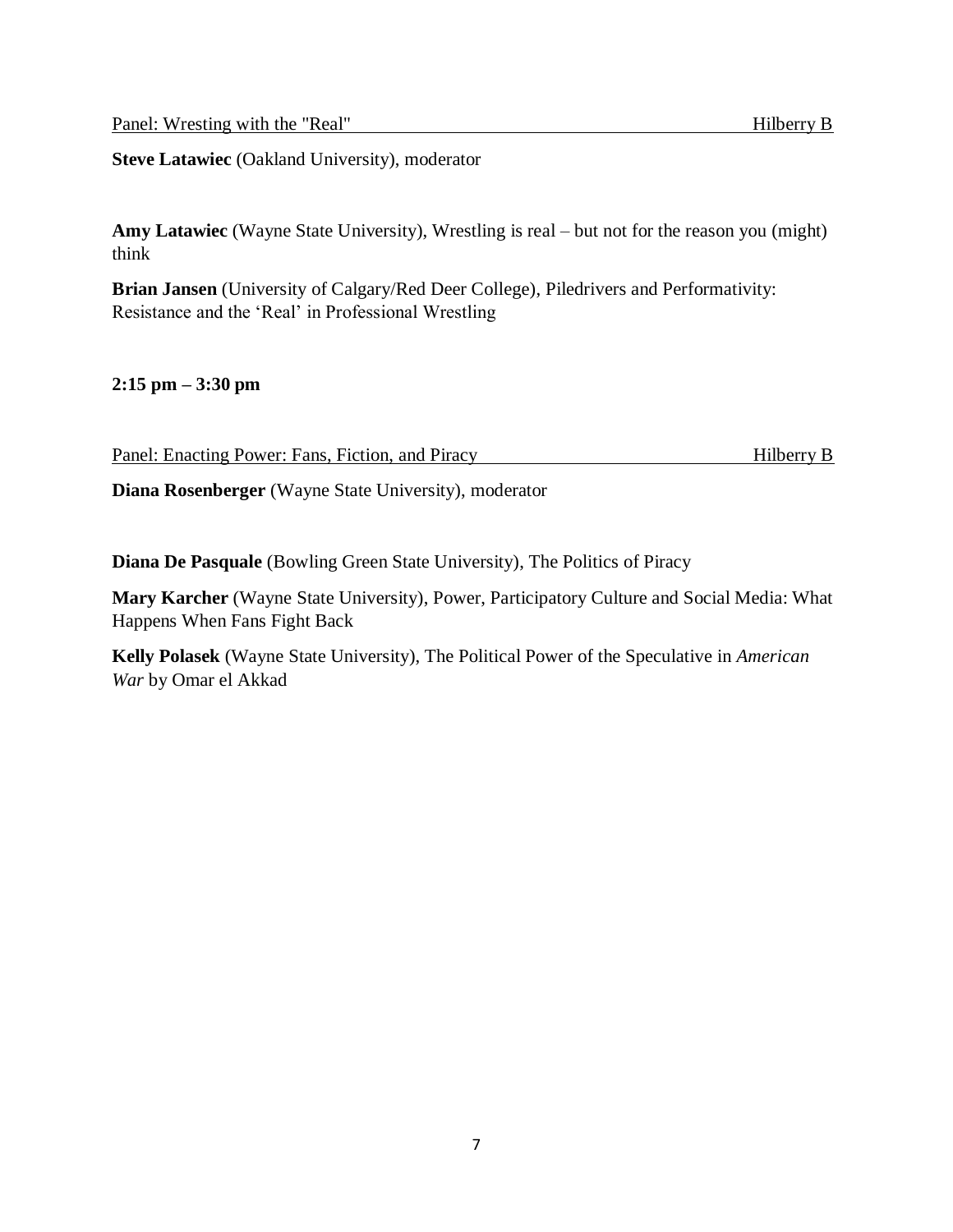#### **4:00 pm – 5:00 pm**

| Keynote: The Power of Speculative Fiction | Room 285 |
|-------------------------------------------|----------|
|                                           |          |

**Matt Linton** (Wayne State University), moderator

**Sheena Howard** (Rider University), keynote speaker

Synopsis: Dr. Sheena C. Howard, award winning writer, producer and scholar, will comment on the power of storytelling and how speculative fiction has been used to script identities in popular culture as it relates to both dominant and non-dominant groups. Howard will close the talk addressing the future of the comics industry and the multi-cultural renaissance moment that comics has been experiencing over the last several years.

Keynote Bio: Eisner Award winner, comic book writer, producer/writer/director of *Remixing Colorblind*, scholar Sheena C. Howard, is Associate Professor of Communication at Rider University. Howard is an award-winning author, including a 2014 Eisner Award winner for her first book, *Black Comics: Politics of Race and Representation* (2013). She is also the author of *Black Queer Identity Matrix* (2014), *Critical Articulations of Race, Gender and Sexual Orientation* (2014) and *Encyclopedia of Black Comics* (2017). In 2016, Howard wrote, produced and directed her first film, *Remixing Colorblind* which examines how higher education shapes our perceptions of race. Howard has appeared on NPR (National Public Radio), *The Washington Post*, ABC, *The New York Times* and PBS as well as other networks and documentaries as an expert on popular culture, race, politics and sexual identity negotiation. She also has bylines in *The Huffington Post*, *The Philadelphia Inquirer* and *Curve*.

#### **6:00 pm – 8:00 pm**

Reception Ballroom AB

Join us for complimentary light refreshments, board games, and a selfie booth!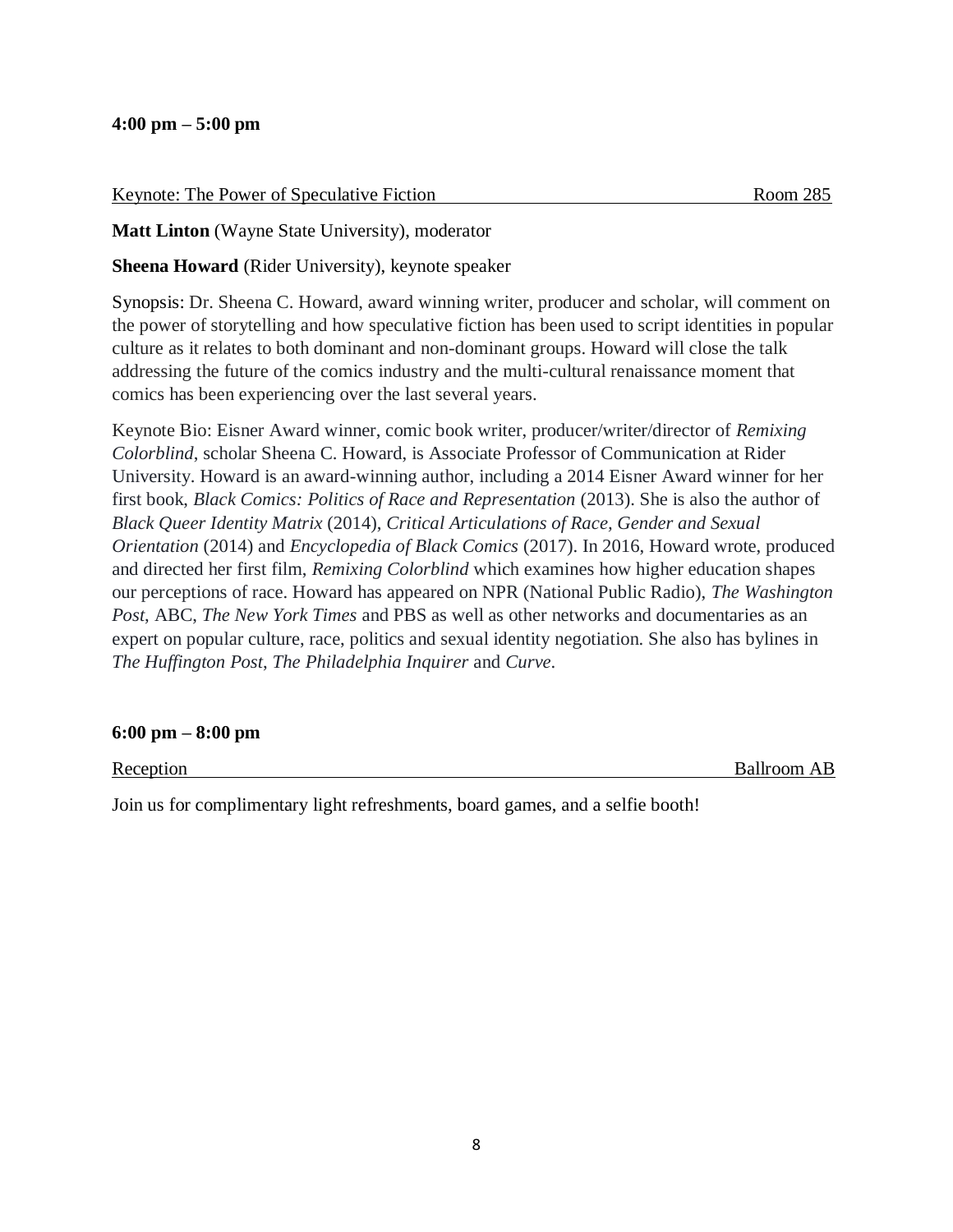### **Sunday, February 18th**

#### **11:30 am – 12:30 pm**

#### Coffee + Comics Reception **Hilberry D** Hilberry D

Hosted by the Wayne State University Comics Collective

**Matt Linton** (Wayne State University), WSUCC President

**Chera Kee** (Wayne State University), WSUCC Faculty Advisor

Join us for coffee, pastries, and comics talk! We'll be chatting about *Black Bolt* (Saladin Ahmed/Christian James Ward)*, Abbott* (Saladin Ahmed/Sami Kivelä), *Bitch Planet* (Kelly Sue DeConnick/Valentine De Landro)*, Black Panther* (Ta-Nehisi Coates/Brian Stelfreeze), and *America* (Gabby Rivera/Joe Quinones), but feel free to stop by even if you haven't read these titles!

#### **12:30 pm – 1:45 pm**

| Workshop: Revamp your ENG 101! How to Generate Critical Thinking Through Speculative |  |  |            |
|--------------------------------------------------------------------------------------|--|--|------------|
| <b>Texts</b>                                                                         |  |  | Hilberry A |

**Matt Linton** (Wayne State University), moderator

**Rachelle Cruz** (Orange Coast College/UC Riverside), facilitator

**Ching-In Chen** (Sam Houston State University), facilitator

Synopsis: Are you looking for ways to re-energize your English curriculum? Tired of the same readings on your syllabus? Interested in how to incorporate speculative texts into your course, while still meeting core departmental requirements? This workshop will offer participants strategies to hook students into the course (especially those who aren't too keen on speculative and science fiction); techniques for close reading, analysis and class discussion; tools for connecting literary theories, such as Queer Theory, Feminism, Critical Race Theory, etc., to classroom texts; and a variety of reading/viewing recommendations that are adaptable for any English-level classroom. Workshop facilitator and English instructor, Rachelle Cruz, has used *Binti*, a series of novellas by Nnedi Okorafor to discuss race, Afrofuturism, colonialism, otherness and home; *Private Eye* (a webcomic) by Brian K. Vaughn to unpack issues of privacy, futurity and identity; the Netflix series, *Black Mirror*, to analyze privacy, labor and gender; and more. Poet, hybrid writer and English professor Ching-In Chen has used Octavia Butler's *Parable of the Sower* and micha cárdenas' online, interactive game, *Redshift & Portalmetal,* in conjunction with a world-building project where students collectively imagine a speculative future world and critically engage in class discussions around class, gender, race, religion and environment through individual and collaborative writing.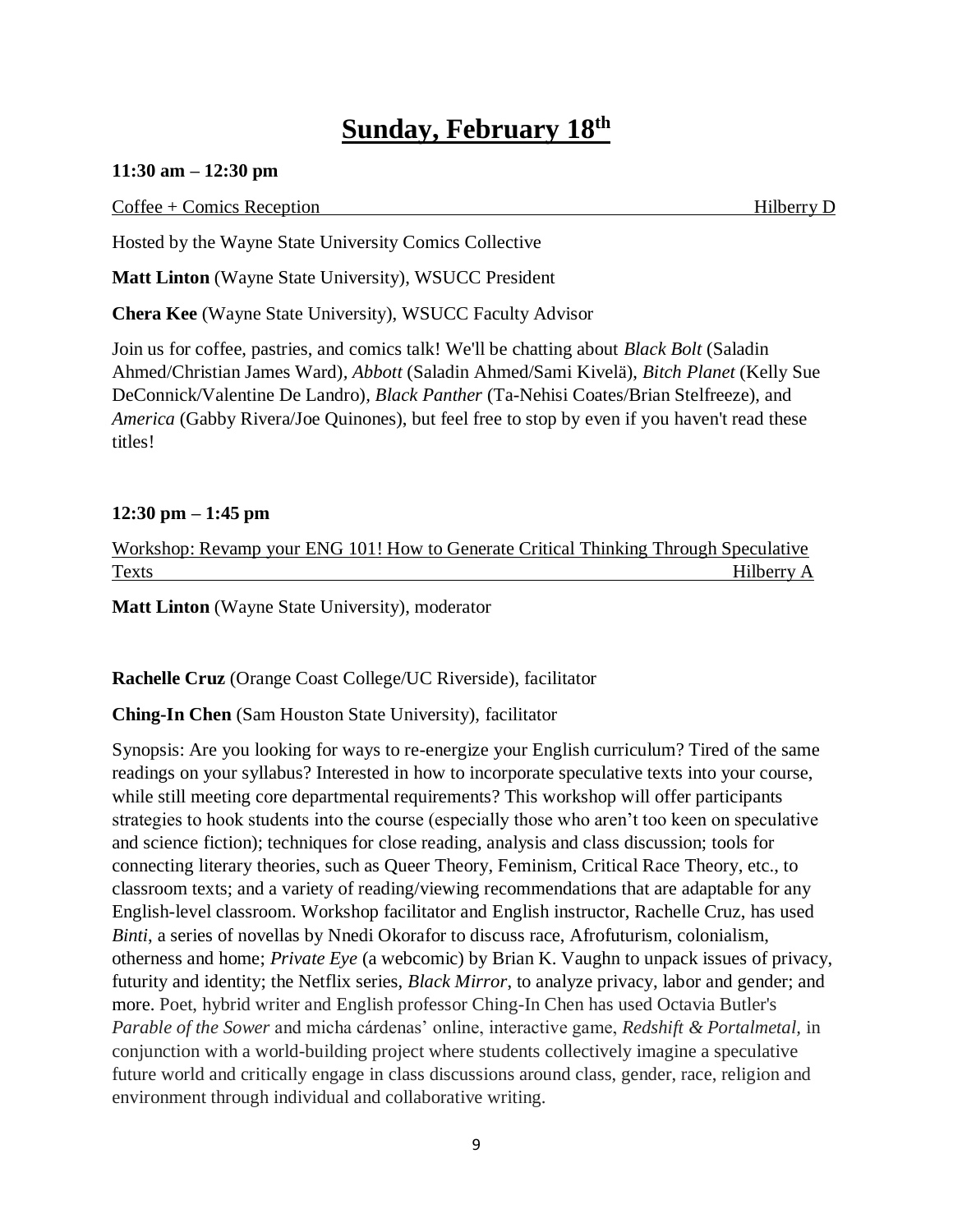**Hillary Weiss** (Wayne State University), moderator

**Courtney Bliss** (Bowling Green State University), Bitch, Please!: Flipping (Off) Tradition (and Patriarchy)

**Sarah Urdiales** (University of Houston), Red Lips, Big Hair, Downtown Flair: The Development of America Chavez and Sexualization of Latinx Superheroes

**Hector Kilgoe** (University of Pennsylvania), Race Beyond the Stars: Time Travel and Prophetic Preaching in *Star Trek: Deep Space Nine*

#### **2:00 pm – 3:15 pm**

Roundtable Discussion: Diversifying Comics and the community Room 285

Synopsis: This discussion will look at the past, present, and future of the comics medium as it relates to diversity and inclusion. Drawing from a range of experience in the industry including mainstream, independent, and self-published production, organizing fandom, and comics scholarship, our participants will share their perspectives on the broadening of physical and digital spaces in comics.

#### Discussants:

**Saladin Ahmed,** author, Marvel's *Black Bolt, Abbott*; Nebula and Locus award winning author of *Throne of the Crescent Moon*

**Andre Batts,** independent creator, *Dreadlocks*; owner/operator, Motor City Black Age of Comics Convention

**Dan Merritt,** owner/operator, Green Brain Comics, Dearborn

**Chelsea Liddy,** owner/operator, ComiqueCon

**Matt Yockey,** Associate Professor of Film, University of Toledo; editor of *Make Ours Marvel: Media Convergence and a Comics Universe*

Moderator:

**Matt Linton** (Wayne State University)